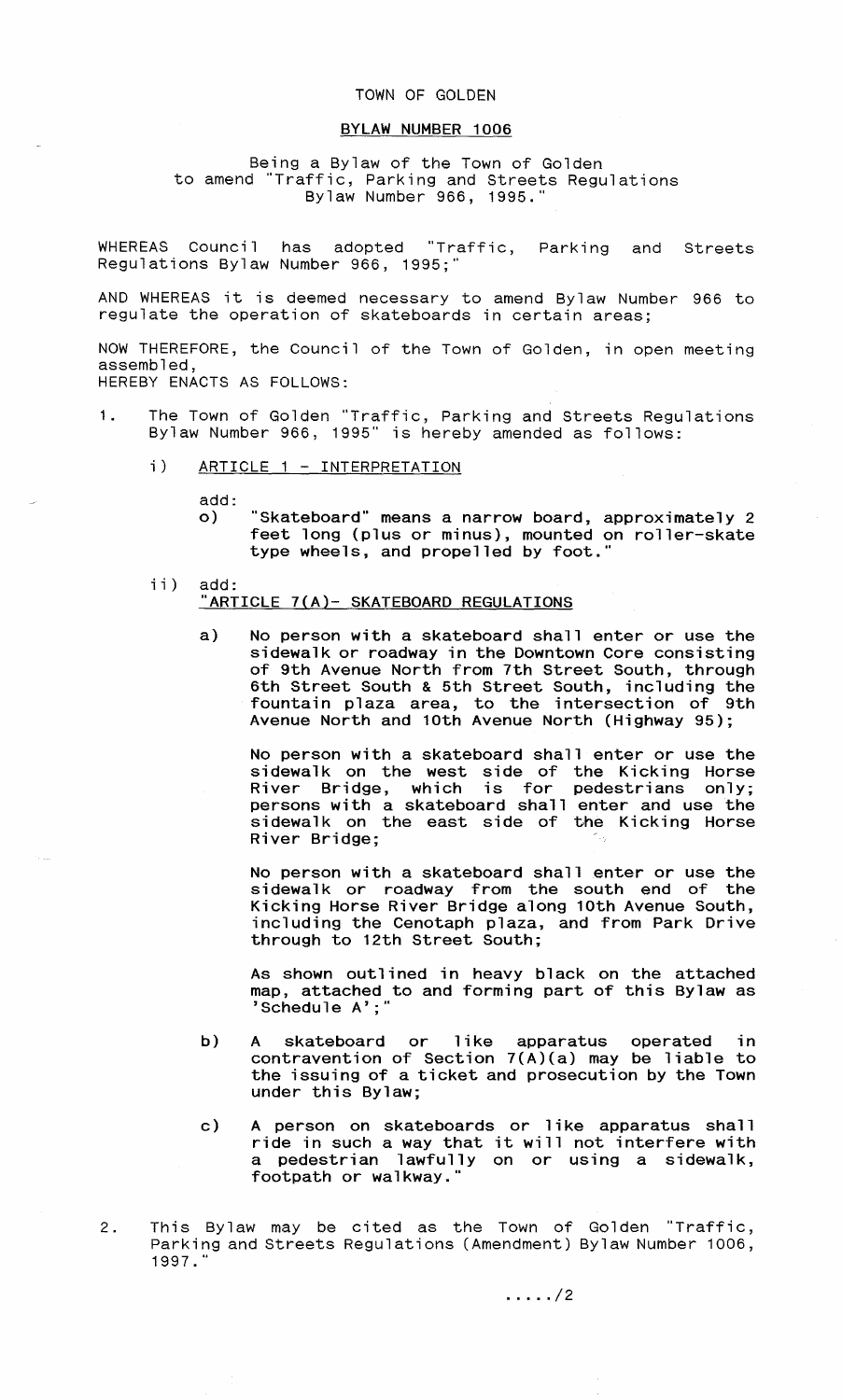Traffic, Parking and Streets Regulations (Amendment) Bylaw Number 1006, 1997<br>Page 2 Traffic, Parking and Streets Regulations (Amendment) Bylaw<br>Number 1006, 1997<br>Page 2

3. This Bylaw shall take effect upon its adoption by the Council of the Town of Golden.

READ A FIRST TIME, this  $26th$  day of  $May$ , 1997. READ A SECOND TIME, this  $26th$  day of  $May$ , 1997. READ A THIRD TIME, this  $2nd$  day of  $\frac{June}{$ , 1997. ADOPTED, this  $8th$  day of July , 1997.

M. Macdonald

Setty Sui **CLERK** 

Certified to be a true and correct copy of Bylaw Number 1006, cited as "Traffic, Parking and Streets Regulations (Amendment) Bylaw Number 1006, 1997."

Dated this \_\_\_\_\_ day of \_\_\_\_\_\_\_\_\_, 19\_\_.

CLERK